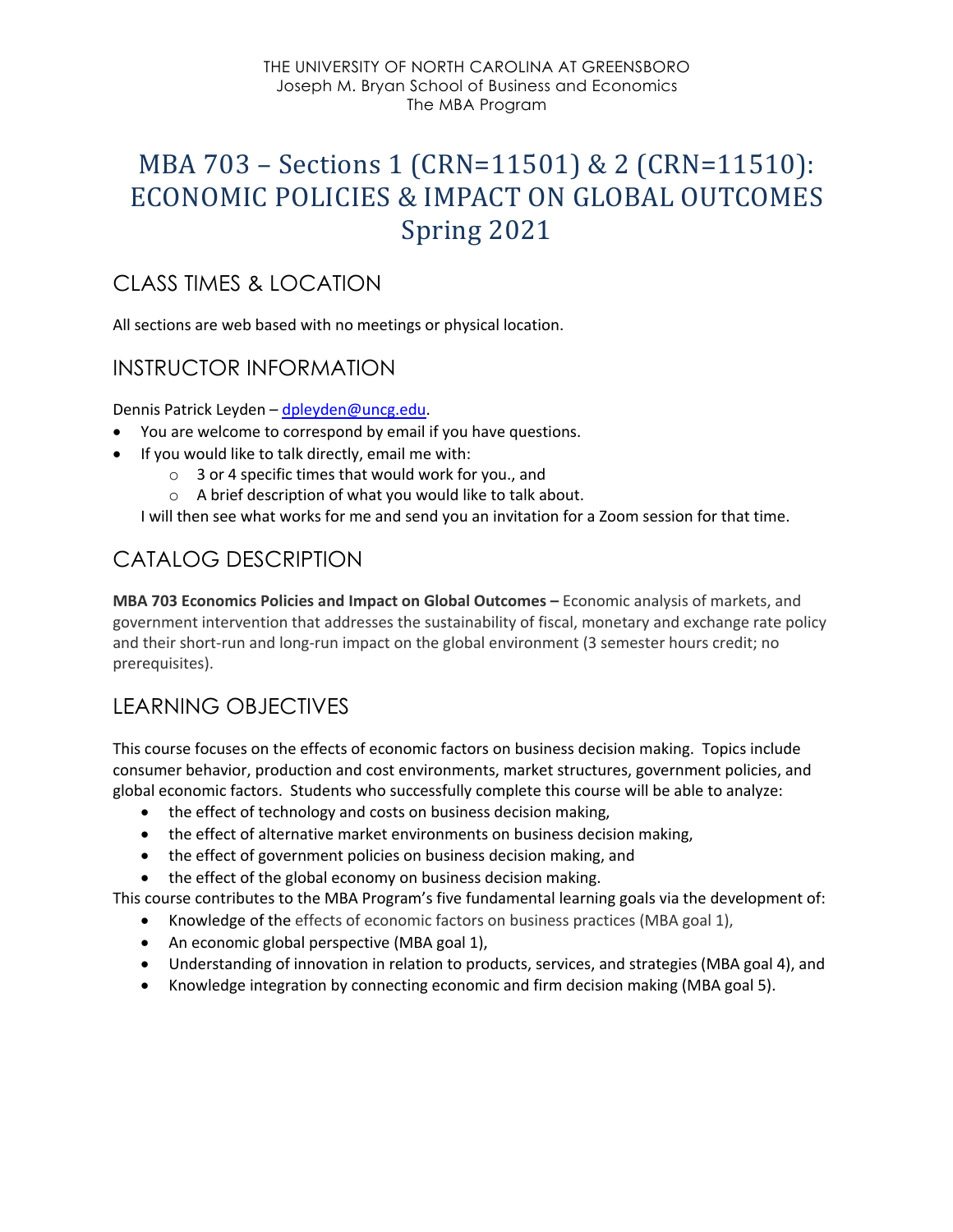#### **MBA Five Fundamental Learning Goals**

- 1. Global issues
	- 1.a. Demonstrates an understanding of the effects of economic, political, and cultural factors on business practices
	- 1.b. Adjusts a business model in a global environment based on economic, political, and cultural factors
- 2. Organizational sustainability
	- 2.a. Demonstrates an understanding of sustainable business factors
	- 2.b. Evaluates sustainable business practices
- 3. Ethical leadership and ethical behavior
	- 3.a. Demonstrates an understanding of ethical business principles and practices
	- 3.b. Examines the ethical leadership and ethical behavior in an organization
- 4. Organizational innovation
	- 4.a. Demonstrates an understanding of the fundamentals of innovation in relation to products, services, and strategies
	- 4.b. Recommends strategies to manage innovation to enhance the performance
- 5. Knowledge integration
	- 5.a. Utilizes concepts, frameworks, and/or analytical tools from multiple business disciplines
	- 5.b. Identifies possible strategic solutions and recommends a strategy that integrates concepts from multiple business disciplines

# READINGS & OTHER SOURCE MATERIAL

To successfully complete the course, students need access to:

- The course's Canvas website,
- The course textbook:
	- Perloff, J. M., & Brander, J. A. (2020). *Managerial Economics and Strategy* (3rd edition). Hoboken, NJ: Pearson, and
	- The textbook's associated MyLab Economics website.

The university provides all students with access to the course's Canvas website. To get access to the textbook and its associated MyLab website, there are two options from which you can choose:

- eText version of the textbook + access to its associated MyLab Economics website, or
- eText version of the textbook + access to its associated MyLab Economics website + a looseleaf copy of the textbook.

Either option can be purchased from:

- the UNCG bookstore,
- the publisher via the website: http://www.mypearsonstore.com/bookstore/mylab-economicswith-pearson-etext-access-card-for-9780134899701?xid=PSED (Note: You can't purchase a loose-leaf version of the text at this link; however, once you register for MyLab Economics, you can purchase an inexpensive loose-leaf copy within MyLab Economics), and
- The publisher via the course Canvas website when you go to set up access to the textbook's associated MyLab Economics website using the "MyLab & Mastering" link (Note: You can't purchase a loose-leaf version of the text using the "MyLab & Mastering" link; however, once you register for MyLab Economics, you can purchase an inexpensive loose-leaf copy within MyLab Economics).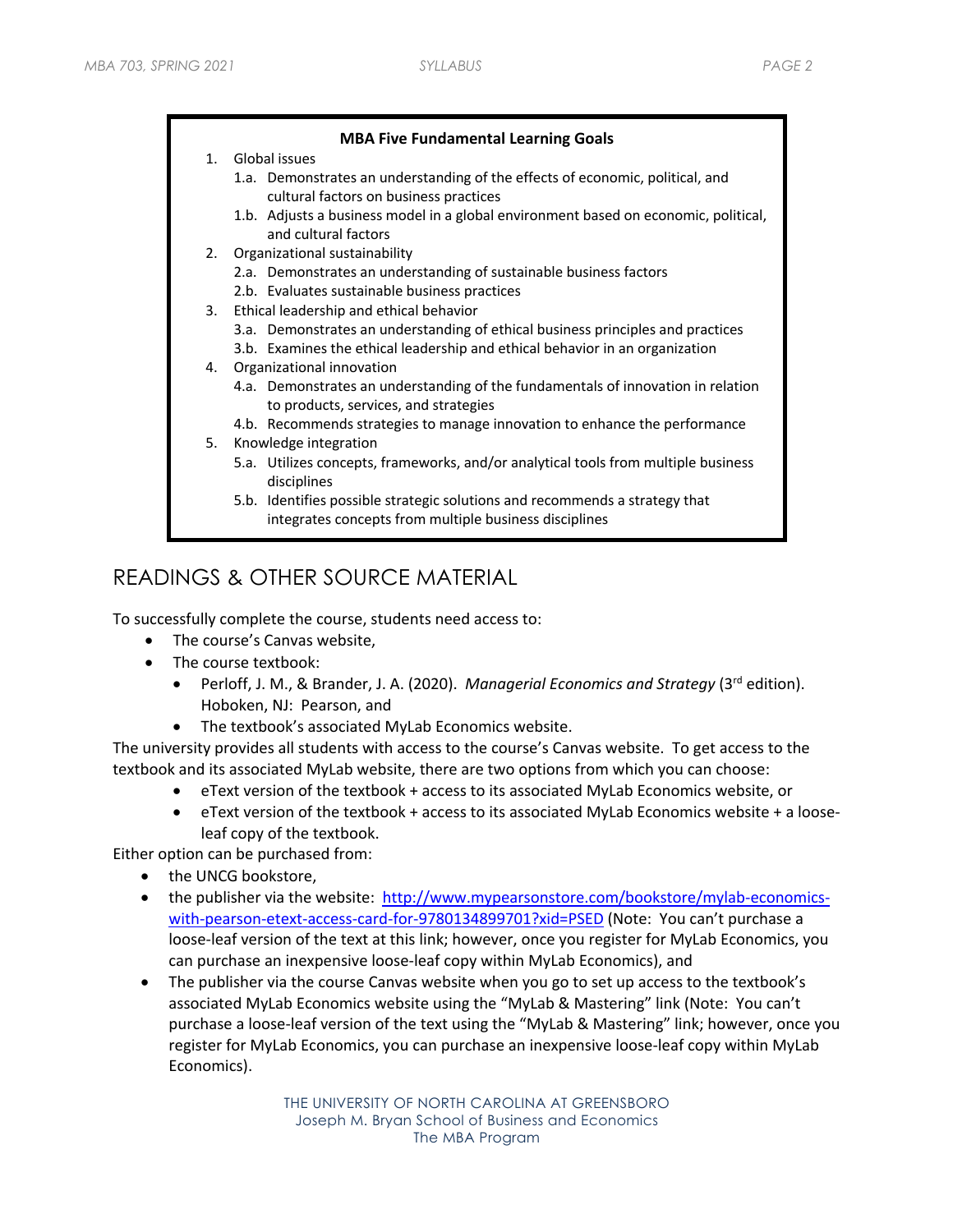Regardless of how you purchase access, you can only set up access to the MyLab website using the "MyLab and Mastering" link within the course Canvas website; you cannot do so by going directly to the MyLab Economics website. For details on how to set up access, consult the FAQs by clicking on the Canvas "Pages" link.

# CONDUCT OF THE COURSE

Textbook chapter will serve as the primary source for all subject matter. Recorded lectures, the course Canvas site, the textbook MyLab site, and interactions with the instructor (via emails and/or Zoom) are provided to clarify understanding, improve analytical skills, and place course materials in context. Note in particular the following Canvas links:

- *Announcements* Under the *Announcements* link you can find weekly (or more frequent) messages that describe what we are working on and what is coming up.
- *Pages* Under the *Pages* link you can find FAQs about the mechanics of the course and lecture videos.
- *Files* Under the *Files* link you can find weekly summaries of material covered each week.

## GRADES

### COURSE GRADE CALCULATION

The course grade is calculated by averaging the scores of three cumulative assessments:

| * This assessment can be dropped. See details below. |  |
|------------------------------------------------------|--|

To calculate the course grade, the above weights are used to generate a course average rounded to the nearest whole integer. Thus, for example, a course average of 79.49 will be rounded to 79 while a course average of 79.50 will be rounded to 80. Then the course grade will be assigned using the following scale:

### CUMULATIVE ASSESSMENTS

Each cumulative assessment is based on all course material covered up to the date of the cumulative assessment. Be sure to note:

Each cumulative assessment is located on the MyLab website and must be taken during the assigned period. The assigned period begins at 12:01 am on the first day that the assessment is available and ends at 11:59 pm on the last day that the assessment is available.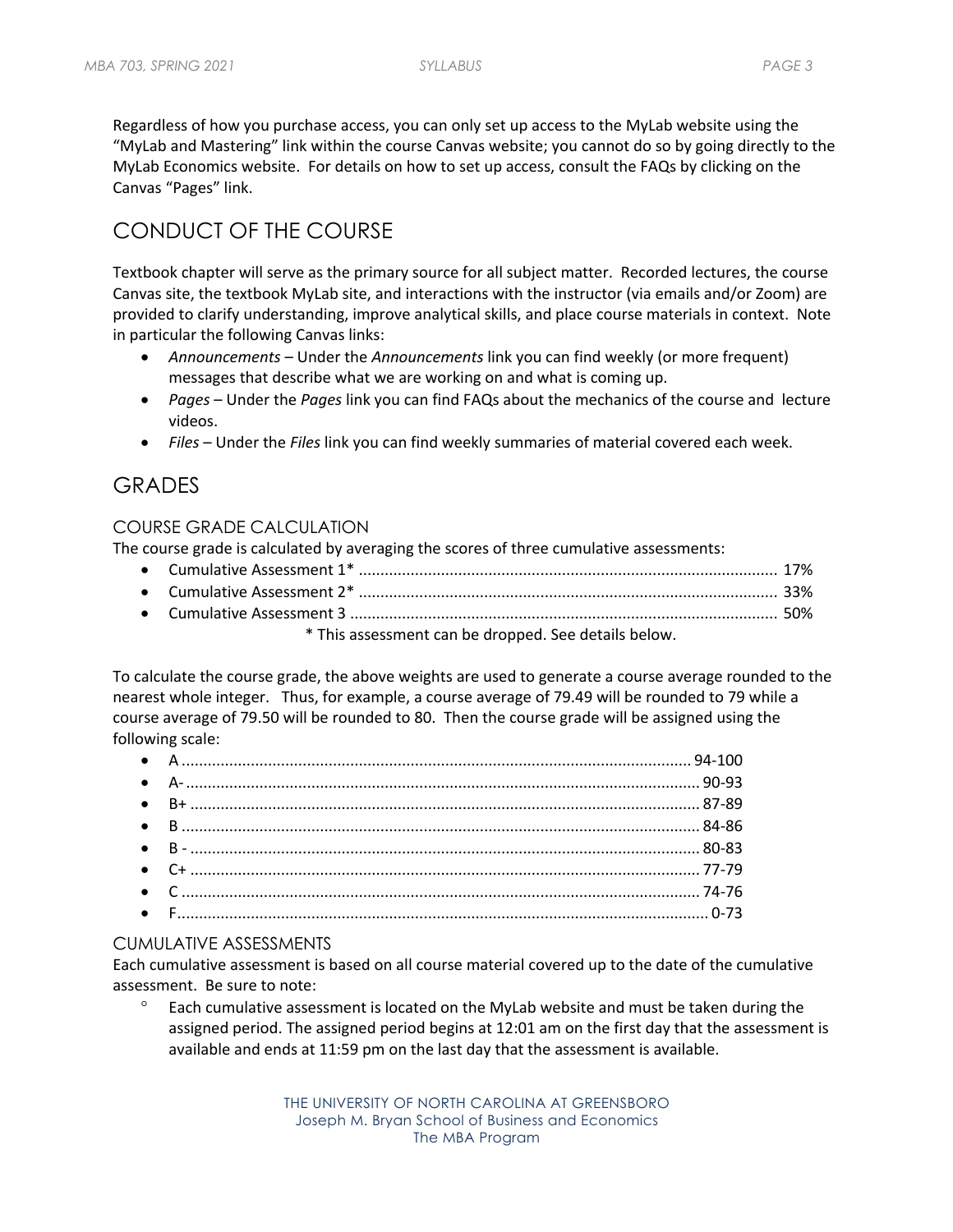- $\degree$  Each cumulative assessment can be taken anytime within the assigned period. However, it can only be taken one time and must be taken at a single sitting (2.0 hours for the first two cumulative assessments; 4.0 hours for the third cumulative assessment).
- ° Drops:
	- The 1<sup>st</sup> cumulative assessment grade is dropped and replaced by the 2<sup>nd</sup> or 3<sup>rd</sup> cumulative assessment grade if either the  $2^{nd}$  or the  $3^{rd}$  cumulative assessment grade is higher than the  $1<sup>st</sup>$  cumulative assessment grade. If both the  $2<sup>nd</sup>$  and  $3<sup>rd</sup>$  cumulative assessment grades are higher than the  $1<sup>st</sup>$  cumulative assessment grade, the  $1<sup>st</sup>$  cumulative assessment grade is replaced by whichever of those later cumulative assessments (the  $2^{nd}$  and the  $3^{rd}$ ) is higher.
	- **•** The 2<sup>nd</sup> cumulative assessment grade is replaced by the 3<sup>rd</sup> cumulative assessment grade if the  $3^{rd}$  cumulative assessment grade is higher than the  $2^{nd}$  cumulative assessment grade.
	- $\blacksquare$  The 3<sup>rd</sup> cumulative assessment grade cannot be dropped.
- $\degree$  There are no make-ups for the 1<sup>st</sup> and 2<sup>nd</sup> cumulative assessments.
- ° Students who cannot take the 3rd cumulative assessment at the scheduled time due to *extreme circumstances* that are *beyond their control* may petition to have the 3<sup>rd</sup> cumulative assessment rescheduled. In such circumstances, students should contact the instructor *as soon as possible*  and provide *tangible evidence* to support their claim. Examples of circumstances that are generally *not* justifications for rescheduling the 3rd assessment include conflicts with other courses, conflicts with work schedules, and conflicts with end-of-semester travel arrangements. Be aware that any makeup  $3^{rd}$  cumulative assessment may take a different format than the regularly scheduled 3<sup>rd</sup> cumulative assessment.

Each cumulative assessment is graded in two stages. In the first stage, a raw score is determined based on the number of correct answers. Then, in the second stage the raw score is curved to reflect the 100 point scale noted above and so that a curved score in the 90s indicates excellent work, a curved grade in the 80s reflects good work, and so on. The curved score constitutes the grade for the cumulative assessment, is reported on Canvas, and is used to calculate the course grade. All the cumulative assessment scores that you see on the MyLab site are raw scores and do not constitute the grades for the cumulative assessments.

#### OPTIONAL CHAPTER HOMEWORKS

Each chapter has an associated optional homework that provides a mechanism for applying and improving one's understanding of each chapter. There are no time constraints or due dates for the optional chapter homeworks, and students may take each optional chapter homework as many times as they wish.

### OPTIONAL CHAPTER QUIZZES

Each chapter also has an associated optional quiz that provides a somewhat more difficult mechanism for applying and improving one's understanding of each chapter. There are no time constraints or due dates for the optional chapter quizzes, and students may take each optional chapter quiz as many times as they wish.

## ATTENDANCE POLICY

Because there are no face-to-face meetings, there is no attendance policy.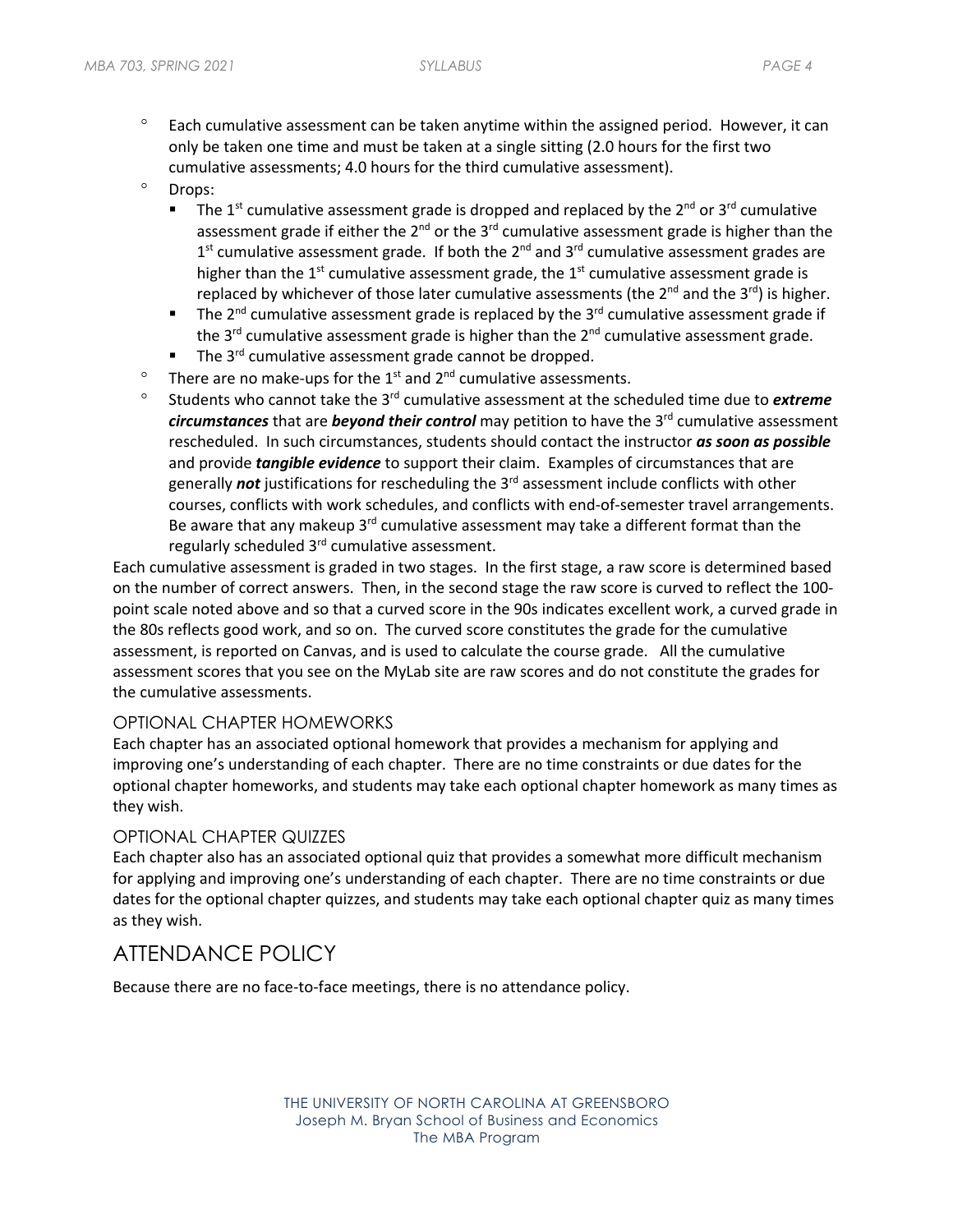# COMPORTMENT

Each student is expected to comply with the *UNCG Academic Integrity Policy*

(http://academicintegrity.uncg.edu/complete/). Bryan Faculty and students in this course are expected to adhere to the Bryan School's *Guidelines for Ethical and Professional Behavior of Students and Faculty* (https://bryan.uncg.edu/wp-content/uploads/2017/08/Faculty-and-Student-Guidelines-2018-2019.pdf)

# TOPICAL OUTLINE/CALENDAR

The calendar below provides an outline of course topics, associated readings, optional chapter homeworks, optional chapter quizzes, and the assigned periods for each cumulative assessment. If the university cancels classes, dates for cumulative assessments will not change unless notified by an announcement on the course Canvas website. In addition, be aware that the days of the week that each cumulative assessment may be taken may vary. As a result, you should double check the dates for each cumulative assessment to make sure you complete and submit them on time.

## **BASICS**

|                    | Readings: Perloff & Brander, Chapters. 1 & 2                                                                              |  |  |  |
|--------------------|---------------------------------------------------------------------------------------------------------------------------|--|--|--|
|                    | Optional chapter homeworks and quizzes:                                                                                   |  |  |  |
| $\circ$            | <b>Get Started Homework</b>                                                                                               |  |  |  |
| $\Omega$           | <b>Get Started Quiz</b>                                                                                                   |  |  |  |
| $\circ$            | Chapter 1 Homework                                                                                                        |  |  |  |
| $\circ$            | Chapter 1 Quiz                                                                                                            |  |  |  |
| $\circ$            | Chapter 2 Homework                                                                                                        |  |  |  |
| $\circ$            | Chapter 2 Quiz                                                                                                            |  |  |  |
| $\circ$<br>$\circ$ | Readings: Perloff & Brander, Chapter 4<br>Optional chapter homeworks and quizzes:<br>Chapter 4 Homework<br>Chapter 4 Quiz |  |  |  |
|                    |                                                                                                                           |  |  |  |
|                    | Readings: Perloff & Brander, Chapter 5                                                                                    |  |  |  |
| $\circ$<br>$\circ$ | Optional chapter homeworks and quizzes:<br><b>Chapter 5 Homework</b><br>Chapter 5 Quiz                                    |  |  |  |
|                    |                                                                                                                           |  |  |  |
|                    | Readings: Perloff & Brander, Chapter 6                                                                                    |  |  |  |
|                    | Optional chapter homeworks and quizzes:                                                                                   |  |  |  |
| $\circ$            | Chapter 6 Homework                                                                                                        |  |  |  |
| O                  | Chapter 6 Quiz                                                                                                            |  |  |  |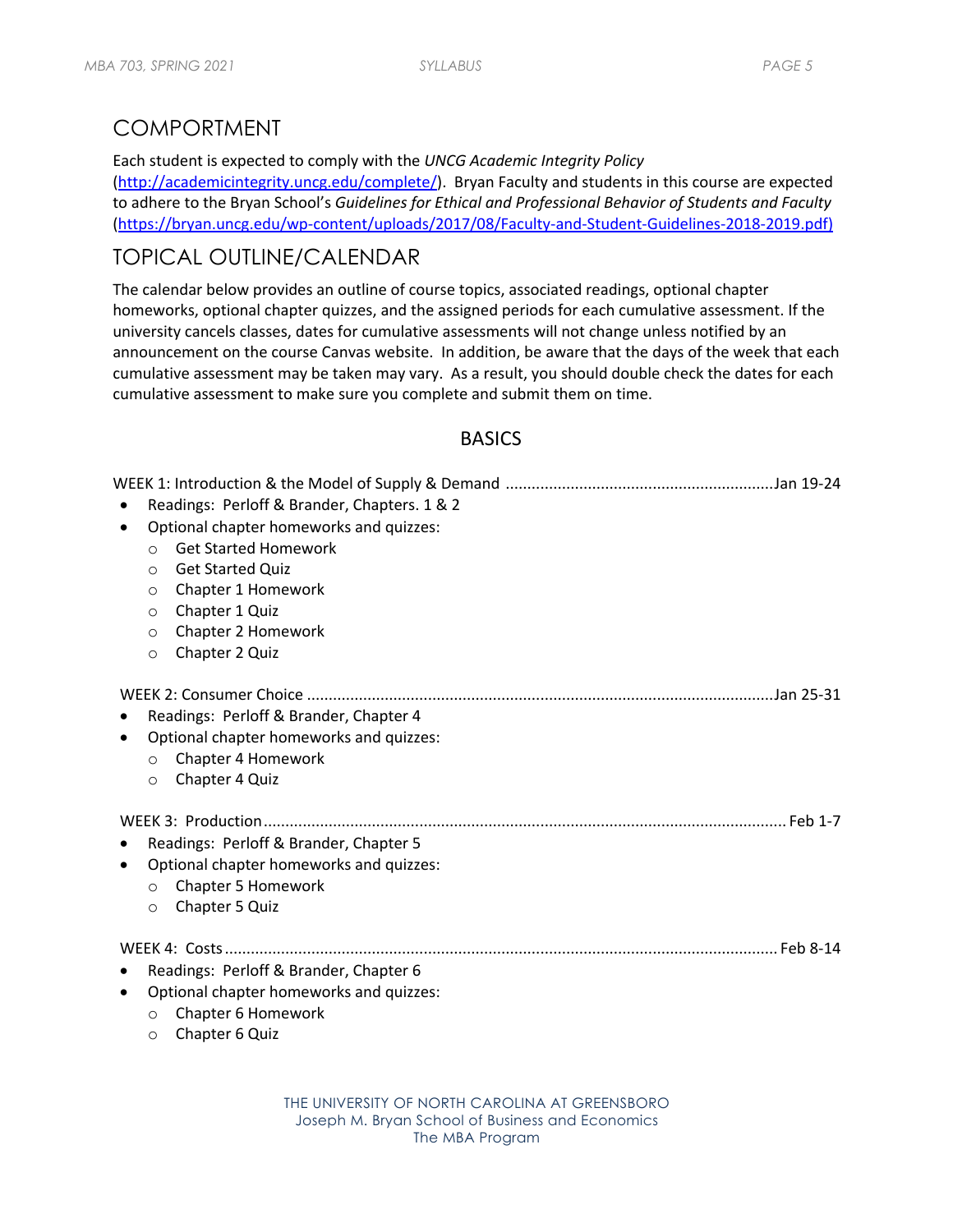| FIRM BEHAVIOR IN DIFFERENT ECONOMIC ENVIRONMENTS                                                                                                     |  |
|------------------------------------------------------------------------------------------------------------------------------------------------------|--|
| Readings: Perloff & Brander, Chapter 7<br>Optional chapter homeworks and quizzes:<br>٠<br>Chapter 7 Homework<br>$\circ$<br>Chapter 7 Quiz<br>$\circ$ |  |
| Readings: Perloff & Brander, Chapter 8<br>Optional chapter homeworks and quizzes:<br>Chapter 8 Homework<br>$\circ$<br>Chapter 8 Quiz<br>$\circ$      |  |
| Readings: Perloff & Brander, Chapter 9<br>Optional chapter homeworks and quizzes:<br>Chapter 9 Homework<br>$\circ$<br>Chapter 9 Quiz<br>$\circ$      |  |
| Readings: Perloff & Brander, Chapter 10<br>Optional chapter homeworks and quizzes:<br>Chapter 10 Homework<br>$\circ$<br>Chapter 10 Quiz<br>O         |  |
| Readings: Perloff & Brander, Chapter 11<br>Optional chapter homeworks and quizzes:<br>Chapter 11 Homework<br>$\circ$<br>Chapter 11 Quiz<br>$\circ$   |  |
| Readings: Perloff & Brander, Chapter 12<br>Optional chapter homeworks and quizzes:<br>Chapter 12 Homework<br>$\circ$<br>Chapter 12 Quiz<br>$\circ$   |  |
|                                                                                                                                                      |  |